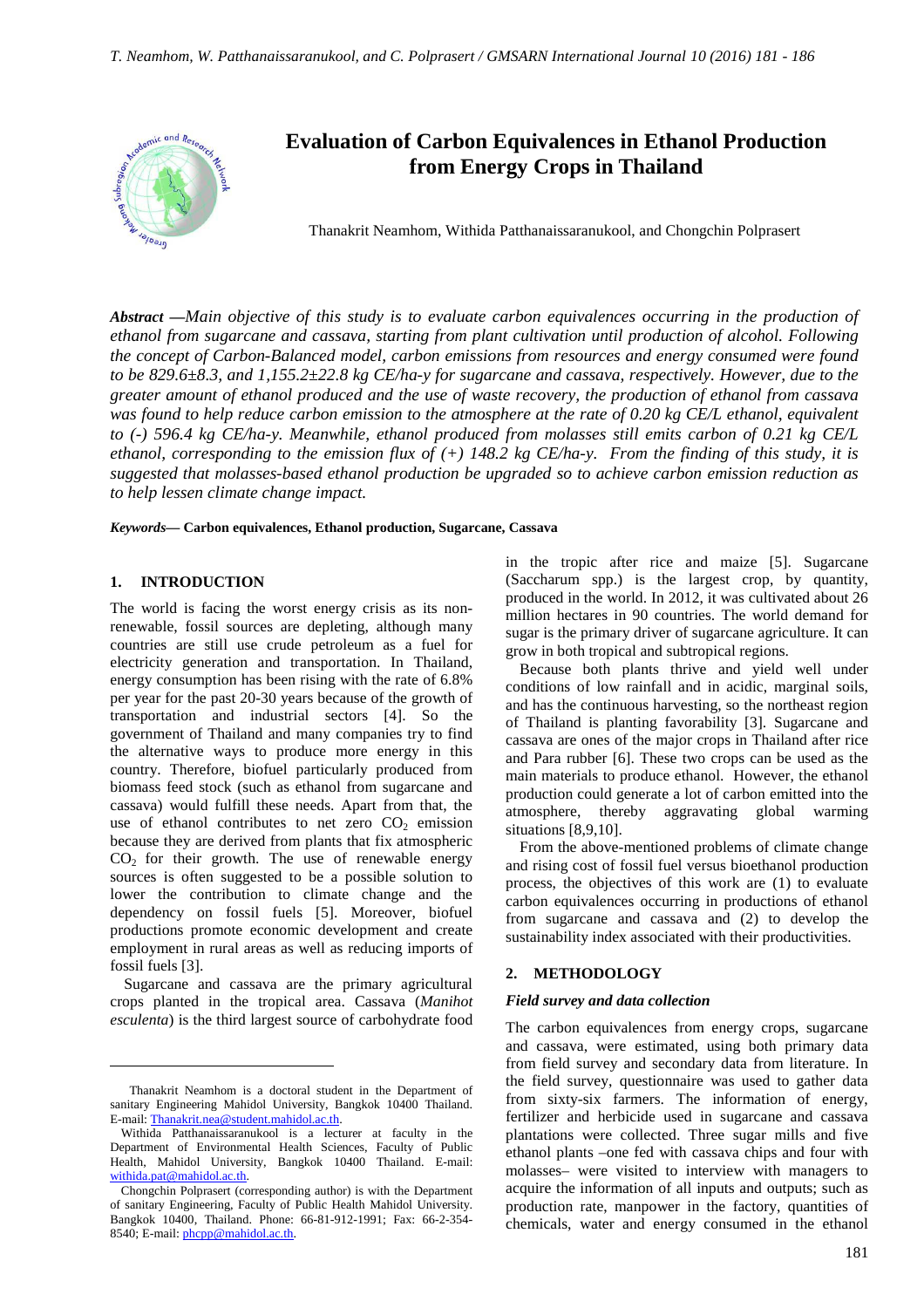production process.

#### *Carbon balanced-model and conversion factors*

Data values on materials input and output from the processes were interpreted in terms of carbon equivalences. They were classified into three groups – carbon fixation, emission, and reduction. **Carbon fixation or C<sub>fix</sub>** is the product of photosynthetic reaction in which  $CO<sub>2</sub>$  in the atmosphere is combined with  $H<sub>2</sub>O$  to form organic carbon. After consumed by humans, it returns to atmosphere, resulting no emission through this pathway. The computation of  $C_{fix}$  is shown in Equation (1) where yield is the product from plantation and CE is carbon equivalent coefficient of C in  $CH<sub>2</sub>O$ , which is equal to 0.4 kg CE/kg harvest. **Carbon emission or Cem**  is coming from the use of fossil energy, photosynthesized two billion years ago and stored underneath the earth surface. After used by human, it remains in the atmosphere as incremental  $CO<sub>2</sub>$  that causes global warming effects. Computation of C<sub>em</sub> is shown in Equation (2) where A is the amount of resource used, and CE is conversion factor of carbon equivalences from resource used. CE conversion factors of resources used in ethanol production are listed in Table 1. **Carbon reduction or C<sub>re</sub>** is the amount of carbon associated with recovery or recycling of waste and by-product as is calculated using Equation (3) where biomass is the amount of waste recycled or reused.

$$
C_{fix} = Yield \times CE
$$
\n
$$
C_{em} = \frac{A}{Unit} \times CE
$$
\n
$$
C_{em} = \frac{1}{Unit} \times CE
$$
\n
$$
1)
$$
\n
$$
1
$$
\n
$$
1
$$
\n
$$
1
$$
\n
$$
1
$$
\n
$$
1
$$
\n
$$
1
$$
\n
$$
1
$$
\n
$$
1
$$
\n
$$
1
$$
\n
$$
1
$$
\n
$$
1
$$
\n
$$
1
$$
\n
$$
1
$$
\n
$$
1
$$
\n
$$
1
$$
\n
$$
1
$$
\n
$$
1
$$
\n
$$
1
$$
\n
$$
1
$$
\n
$$
1
$$
\n
$$
1
$$
\n
$$
1
$$
\n
$$
1
$$
\n
$$
1
$$
\n
$$
1
$$
\n
$$
1
$$
\n
$$
1
$$
\n
$$
1
$$
\n
$$
1
$$
\n
$$
1
$$
\n
$$
1
$$
\n
$$
1
$$
\n
$$
1
$$
\n
$$
1
$$
\n
$$
1
$$
\n
$$
1
$$
\n
$$
1
$$
\n
$$
1
$$
\n
$$
1
$$
\n
$$
1
$$
\n
$$
1
$$
\n
$$
1
$$
\n
$$
1
$$
\n
$$
1
$$
\n
$$
1
$$
\n
$$
1
$$
\n
$$
1
$$
\n
$$
1
$$
\n
$$
1
$$
\n
$$
1
$$
\n
$$
1
$$
\n
$$
1
$$
\n
$$
1
$$
\n
$$
1
$$
\n
$$
1
$$
\n
$$
1
$$
\n
$$
1
$$
\n
$$
1
$$
\n
$$
1
$$
\n
$$
1
$$
\n
$$
1
$$
\n
$$
1
$$
\n $$ 

$$
C_{re} = \frac{biomass}{Unit} \times CE \tag{3}
$$

In Equations (2) and (3) above, CE conversion factor of fossil energy compound can be calculated using the stoichiometric ratio of carbon contained in the chemical formula. For materials other than fossil, the CE conversion factors of materials are calculated, using the energy consumption for its production divided by the thermodynamic conversion factor of 39 MJ/kg CE [6,7]. To calculate carbon reduction from the use of ethanol in lieu of gasoline, the equivalent specific energy of both compounds is taken into account. Hence, the use of ethanol is found to help reduce the emission at the rate of 0.47 kg CE per liter of ethanol when replacing fossil gasoline with the same energy content.

Note that carbon emissions from the manufacture of durable items, like heavy machines, are not taken into account in this study as their quantities are much less than those of carbon fixation produced throughout the working lifetime of the machines [6,7]. Also, carbon equivalence of manpower is not determined because human are carbon mobilizers that rely on carbon movement to satisfy their livelihood needs. Their daily consumption of food and other photosynthetic compounds to live already represents a required amount of carbon fixed on land.

## **3. RESULTS AND DISCUSSION**

### *Identification of carbon pathway*

Following the carbon balance model (CBM), schematic flow diagrams of carbon mobilization for cultivation, primary processing and ethanol production from sugarcane and cassava are presented in Figures 1 and 2. respectively.

The sugarcane and cassava plantations are located mostly in northeast region of Thailand. So, a number of both plantations were visited and farm owners were interviewed so as to acquire the information of all input used in the cultivation process. In sugarcane milling, three by-products used as raw materials for other beneficial productions are (1) Bagasse which can be used to generate electricity for internal uses in the mill, (2) Wet cake, which is used for fertilizer production, and (3) Molasses which is used for ethanol production. In fermentation process, molasses is used as raw material to be blended with yeast and chemicals. After that, it undergoes fermentation and distillation to produce 99.5% purified ethanol salable in the market. After distillation process, slurry effluent is used as input material for biogas generation. The biogas produced is used to generate electricity sold to the outside grid. Finally, liquid effluent from the digester is used to combine with wet cake in fertilizer production process.

**Table 1. CE conversion factor of resources used in ethanol production**

| <b>Items</b>                  | <b>Chemical</b><br>formula | Unit           | CЕ<br>(kg CE/unit) | Ref.              |  |  |
|-------------------------------|----------------------------|----------------|--------------------|-------------------|--|--|
| Organic                       |                            |                |                    |                   |  |  |
| carbon                        |                            |                |                    |                   |  |  |
| Diesel                        | $C_{12}H_{23}$             | L              | 0.74               | $[2]$             |  |  |
| Gasoline                      | $C_8H_{17}$                | L              | 0.60               | $[2]$             |  |  |
| <b>Fossil-based materials</b> |                            |                |                    |                   |  |  |
| N-fertilizer                  | N                          | kg             | 0.71               | $[2]$             |  |  |
| $P_2O_5$ -fertilizr           | $P_2O_5$                   | kg             | 0.07               | $[2]$             |  |  |
| $K2O$ fertilizer              | $K_2O$                     | kg             | 0.04               | $[2]$             |  |  |
| Alachor                       |                            | kg             | 2.21               | [2]               |  |  |
| Paraqout                      |                            | kg             | 0.88               | $[2]$             |  |  |
| Diuron                        |                            | kg             | 1.92               | $[2]$             |  |  |
| Antracine                     |                            | kg             | 1.37               | $[2]$             |  |  |
| Glyphosate                    |                            | kg             | 0.87               | $[2]$             |  |  |
| Water                         |                            | m <sup>3</sup> |                    |                   |  |  |
| Lime                          |                            | kg             | 0.22               | $[2]$             |  |  |
| Enzyme                        |                            | kg             | 2.43               | $[2]$             |  |  |
| Sodium hydroxide              |                            | kg             | 0.67               | $\lceil 2 \rceil$ |  |  |
| Polymers                      |                            | kg             | 3.08               | $[1]$             |  |  |
| Electriity                    |                            | kWh            | 0.18               | $\lceil 2 \rceil$ |  |  |
| Ethanol                       | $C_2H_5OH$                 | L              | 0.47               |                   |  |  |

For cassava, four discrete products produced from cassava root harvested from the plantation include (1) starch, (2) dried chip, (3) pellet, and (4) ethanol. Each one is produced using different milling equipment and methods. In ethanol production, the root is shredded and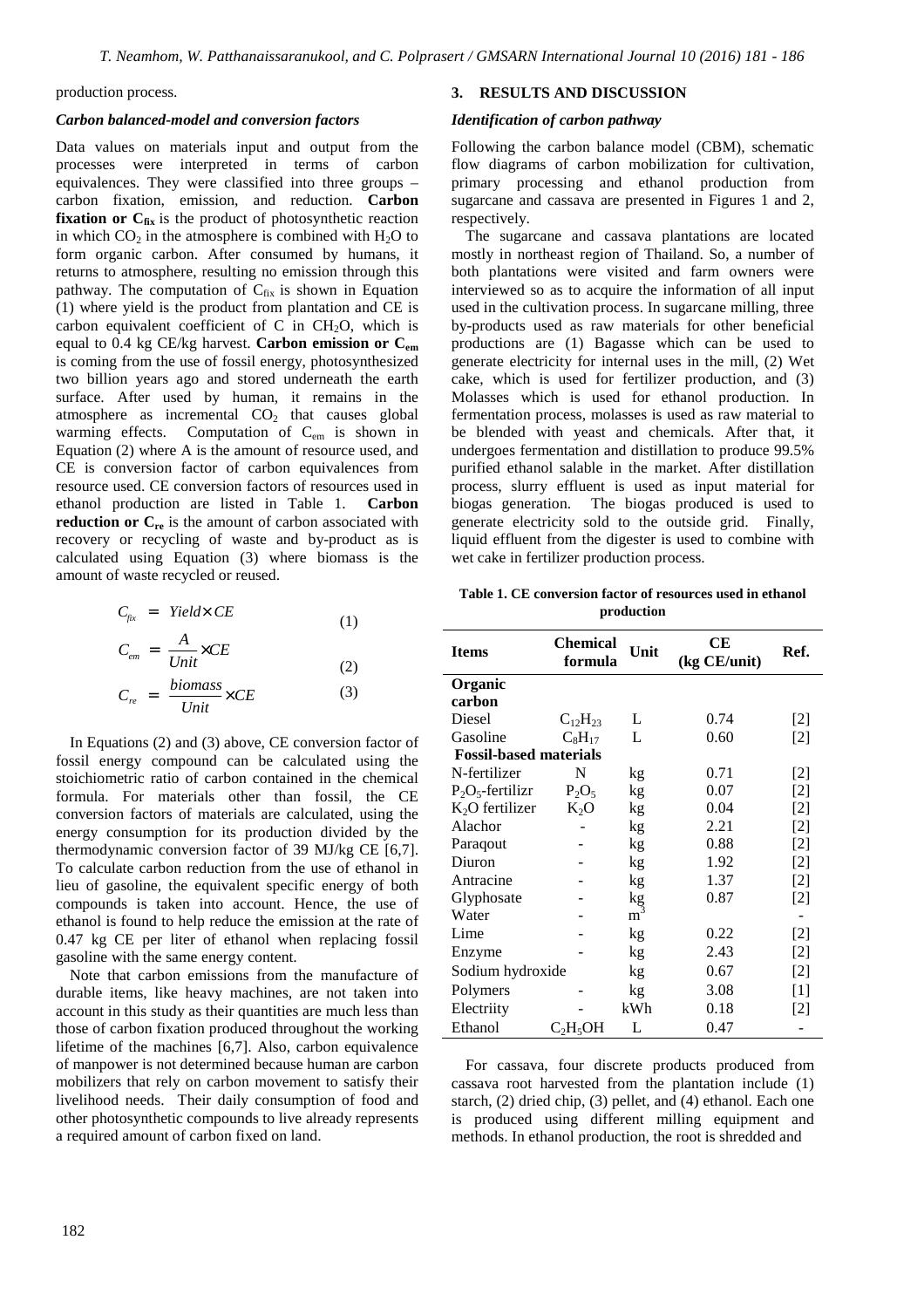

**Fig.1. Schematic flow diagram of cultivation, primary processing and ethanol production from sugarcane**



**Fig.2. Schematic flow diagram of cultivation, primary processing and ethanol production from cassava**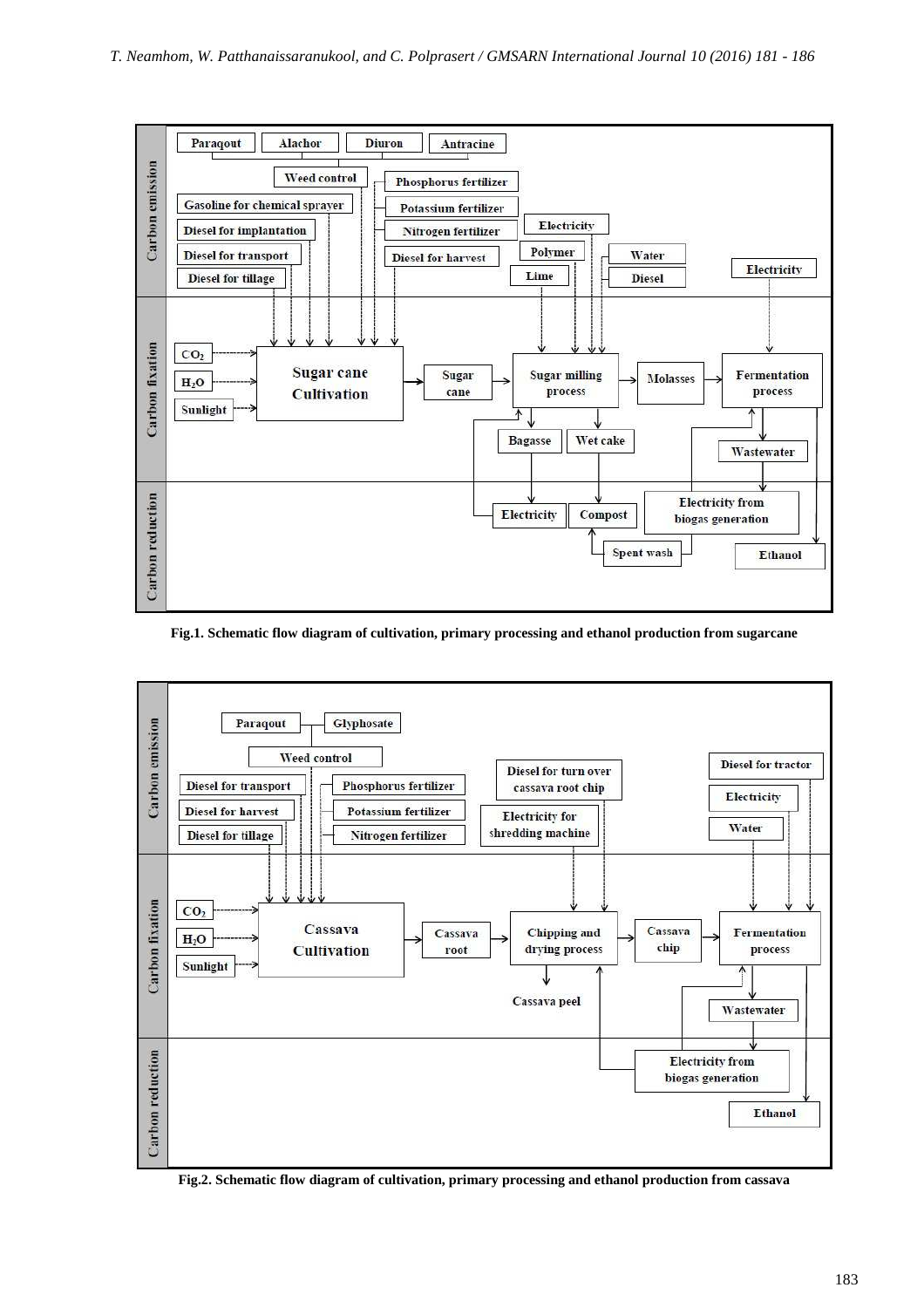mixed with enzymes and yeast before being brought to the fermentation vessel. After fermentation reaction, alcohol is separated from the reactor effluent, using distillation unit. The slurry after distillation is discharged to anaerobic digester to produce biogas, which is used to generate electricity spent in the mill and/or sold to outside grid. The digester's liquid is finally used for plant watering while the biosolids is used to produce compost materials.

## *Evaluation of carbon equivalences in ethanol production*

The cultivation activities of sugarcane are similar to those of cassava. Tractor is used for tillage, the Nitrogen-Phosphorus-Potassium (N-P-K) fertilizer is applied 2 times per crop, after tilling and 60 days later. Moreover both plants receive natural rain water for their growth, in general. One difference in the cultivation is tilling frequency. For sugarcane, tillage is carried out once per three crop cycles; while it is every year for cassava. In one hectare, average sugarcane and tapioca's yields are found 70.8 and 21.3 tons/ha-y from diesel fuel consumed at the rate of 119.9 and 35.5 L/ha-y, respectively. The application rate of N-P-K fertilizer is 419.7 and 261.7 kg/ha-y for sugarcane and cassava, respectively. For weed control, Paraqout is applied on sugarcane and cassava cultivation fields with the rates of 4.2 and 9.4 kg/ha-y or 0.06 and 0.44 kg/ton harvest, respectively. Alachor, Diuron, and Antracine are used only in sugarcane cultivation at the rate of 3.5, 6.1, and 5.6 kg/ha-y, respectively. Glyphosate is used only in cassava field at the rate of 4.5 kg/ha-y. Carbon emissions were estimated from the amount of materials used and productivity occurring in the cultivation processes. They are summarized in Table 2. The results show that cultivation process emits carbon to the atmosphere at the rate of  $475.2 \pm 12.7$  and  $118.1 \pm 23.5$  kg CE/ha-y for sugarcane and cassava, respectively.

In ethanol production, process chain of each crop is different in the feed material used for fermentation. The ethanol production from cassava employs dried chips as feed, while that from sugarcane does molasses, which is one of by-products from raw sugar crystal production.

From the resources consumed in both cultivation and ethanol productions, all carbon equivalences occurring in ethanol productions from sugarcane and cassava are summarized in Table 3.

In ethanol production from sugarcane, activities ranging from land preparation, crop planting and maintenance, harvest, sugar and ethanol production processes, result in carbon emission of (+) 819.6 kg CE/ha-y. The amount of reduced carbon is found (-) 671.3 kg CE/ha-y. In this reduction, the highest 329.0 kg CE/ha-y is found to be due to ethanol used to replace fossil gasoline. The second highest 252.8 kg CE/ha-y is due to electricity generated from bagasse. From highstrength BOD in wastewater discharged into anaerobic digester, biogas is generated and further used for electricity generation, resulting in carbon reduction of 61.6 kg CE/ha-y. Finally, spent wash –treated effluent– is blended with ash from power plants to produce composting. The quantities of nutrients (N-P-K)

contained in compost applied on sugarcane fields are used to calculate carbon reduction of 27.8 kg CE/ha-y. From the emitted carbon minus carbon reduced, results show that the ethanol production from molasses still emits carbon into the atmosphere at the rate of  $+148.2$  kg CE/ha-y.

**Table 2. Carbon emissions in cultivation processes** 

|                     | <b>Carbon emissions</b><br>$(kg CE/ha-y)$ |                  |  |  |  |
|---------------------|-------------------------------------------|------------------|--|--|--|
| <b>Consumptions</b> |                                           |                  |  |  |  |
|                     | <b>Sugarcane</b>                          | Cassava          |  |  |  |
| <b>Diesel</b>       |                                           |                  |  |  |  |
| Tillage             | $50.0 \pm 21.5$                           | $5.8 + 4.1$      |  |  |  |
| Implantation        | $18.2 \pm 16.2$                           |                  |  |  |  |
| Harvest             | $136.0 \pm 44.3$                          | $9.2 \pm 0.4$    |  |  |  |
| Transport           | $20.6 \pm 2.3$                            | $0.9 + 0.4$      |  |  |  |
| <b>Fertilizer</b>   |                                           |                  |  |  |  |
| N-fertilizer        | $176.5 \pm 13.2$                          | $82.0 \pm 72.4$  |  |  |  |
| $P2O5$ -fertilizr   | $5.2 \pm 0.2$                             | $5.1 \pm 2.1$    |  |  |  |
| $K2O$ fertilizer    | $3.8 \pm 0.4$                             | $2.9 \pm 1.2$    |  |  |  |
| Weed control        |                                           |                  |  |  |  |
| Alachor             | $7.7 + 3.5$                               |                  |  |  |  |
| Paragout            | $3.7 \pm 1.8$                             | $8.2 + 7.4$      |  |  |  |
| Diuron              | $11.7 \pm 7.5$                            |                  |  |  |  |
| Antracine           | $7.7 + 3.8$                               |                  |  |  |  |
| Glyphosate          |                                           | $3.9 \pm 1.4$    |  |  |  |
| <b>Gasoline</b>     |                                           |                  |  |  |  |
| Chemicals sprayer   | $34.0 \pm 0.1$                            |                  |  |  |  |
| Total               | $475.2 \pm 12.7$                          | $118.1 \pm 23.5$ |  |  |  |

In the ethanol production from cassava, the use of BOD to produce biogas for electrical energy production and nutrients recycled from final effluent result in carbon reduction of 348.5 kg CE/ha-y. High consumption of fossil fuel and fossil-based materials such as diesel fuel, electricity, and chemical fertilizers produces carbon emission of (+) 1,155 kg CE/ha-y. Meanwhile carbon reduction from greater amount of ethanol produced from cassava, electricity generated from biogas, and nutrients recycled from final effluent are found to help offset the emissions, resulting in net emission of -596.4 kg CE/hay. The negative sign reveals that consumption of cassava-based bioethanol helps reduce carbon emission, thereby contributing to climate change mitigation.

## **4. CONCLUSION**

From average yields of sugarcane (70.8 tons/ha-y) and cassava root (21.3 tons/ha-y), bioethanol can be produced of 700 and 3,000 L/ha-y, respectively. Carbon equivalences occurring in the cultivation, milling, and fermentation are estimated from energy and materials used in the processes. The cultivations of sugarcane and cassava were found to emit  $475.2 \pm 12.7$  and  $118.1 \pm 23.5$ kg CE/ha-y, respectively.

Overall, from cultivation to ethanol production, cassava is found to help reduce carbon emission at the rate of 0.20 kg CE/L ethanol or equivalent to the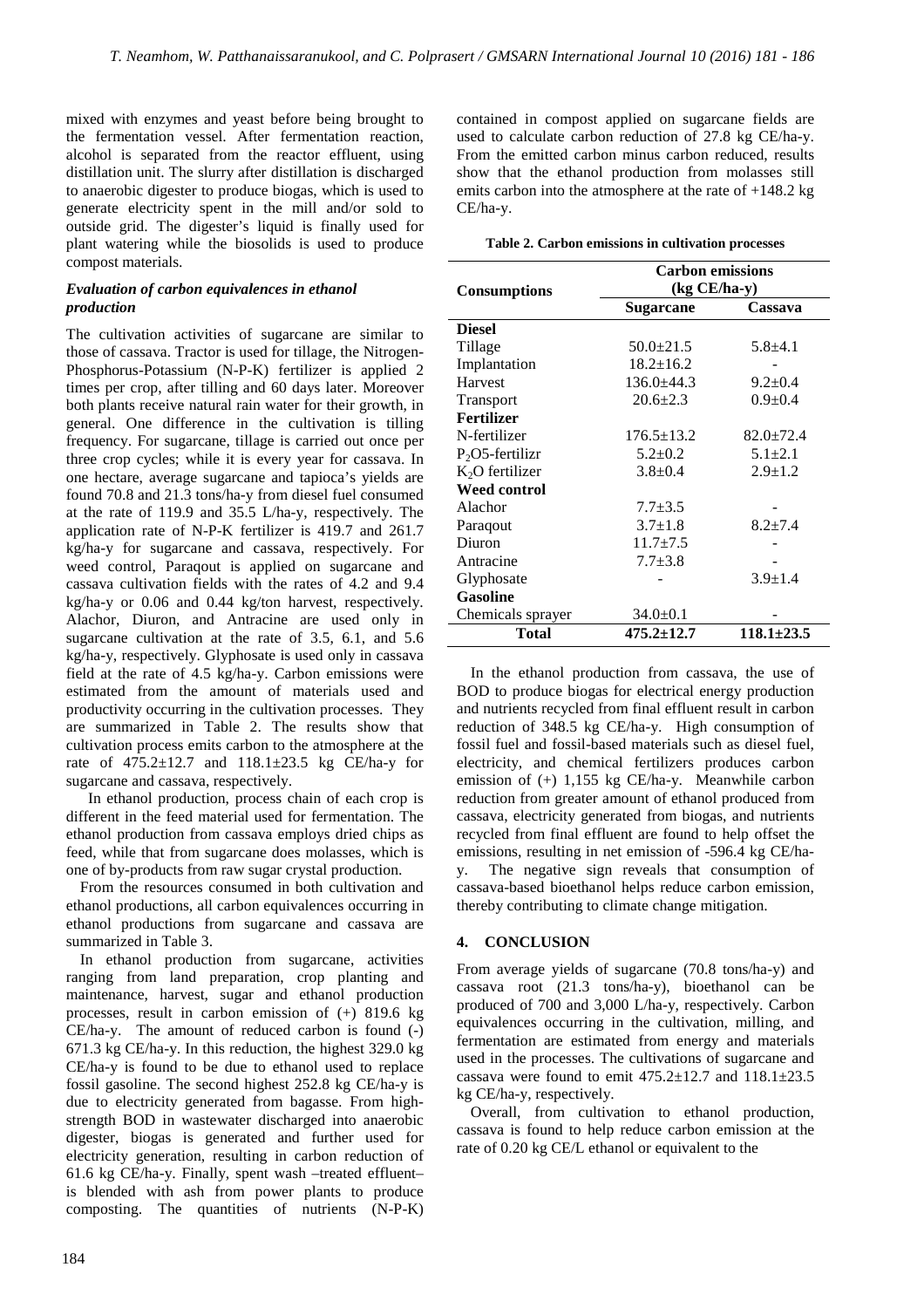|                                                                        |                      | reduction flux of 596.4 kg CE/ha-y. In molasses-based |                          |                                            |                          |  |
|------------------------------------------------------------------------|----------------------|-------------------------------------------------------|--------------------------|--------------------------------------------|--------------------------|--|
|                                                                        | Unit                 | Quantity                                              |                          | <b>Carbon equivalences</b><br>(kg CE/ha-y) |                          |  |
| <b>Carbon equivalences/Processes</b>                                   |                      | (Unit/ha-y)<br><b>Sugarcane</b><br>Cassava            |                          | <b>Sugarcane</b><br>Cassava                |                          |  |
| <b>1.Carbon fixations</b>                                              |                      |                                                       |                          |                                            |                          |  |
| - Raw sugar crystal                                                    | ton                  | $7.4 \pm 0.0$                                         |                          | $2,916.0 \pm 0.0$                          |                          |  |
| - Ethanol                                                              | L                    | $700.0 \pm 0.0$                                       | $3,000.0 \pm 0.0$        | $220.9 \pm 0.0$                            | $940.5 \pm 0.0$          |  |
| 2. Carbon emissions                                                    |                      |                                                       |                          |                                            |                          |  |
| 2.1 Cultivation process                                                |                      |                                                       |                          |                                            |                          |  |
| - Diesel for tillage                                                   | L                    | $67.6 \pm 20.3$                                       | $7.8 + 5.6$              | $50.0 \pm 21.5$                            | $5.8 + 4.1$              |  |
| - Diesel for implantation                                              | L                    | $24.6 \pm 21.9$                                       |                          | $18.2 \pm 16.2$                            | $\overline{\phantom{a}}$ |  |
| - Diesel for harvest                                                   | L                    | $12.4 \pm 0.5$                                        | $12.4 \pm 0.5$           | $136.0 \pm 44.3$                           | $9.2 \pm 0.4$            |  |
| - Diesel for transport to mill                                         | L                    | $15.3 \pm 10.0$                                       | $15.3 \pm 10.0$          | $20.6 \pm 2.3$                             | $0.9 + 0.4$              |  |
| - Nitrogen fertilizer [N]                                              | kg                   | $248.6 \pm 18.6$                                      | $115.5 \pm 102.0$        | $176.5 \pm 13.2$                           | $82.0 \pm 72.4$          |  |
| - Phosphorus fertilizer $[P_2O_5]$                                     | kg                   | $74.9 \pm 2.2$                                        | $73.1 \pm 30.6$          | $5.2 + 0.2$                                | $5.1 + 2.1$              |  |
| - Potassium fertilizer $[K_2O]$                                        | kg                   | $96.2{\pm}9.0$                                        | $73.1 \pm 30.6$          | $3.8 + 0.4$                                | $2.9 \pm 1.2$            |  |
| - Alachor consumption                                                  | kg                   | $3.5 \pm 1.6$                                         |                          | $7.7 + 3.5$                                | $\overline{\phantom{a}}$ |  |
| - Paraqout consumption                                                 | kg                   | $4.2 \pm 2.0$                                         | $9.4 \pm 8.4$            | $3.7 \pm 1.8$                              | $8.2 \pm 7.4$            |  |
| - Diuron consumption                                                   | kg                   | $6.1 \pm 3.9$                                         |                          | $11.7 \pm 7.5$                             | $\blacksquare$           |  |
| - Antracine consumption                                                | kg                   | $5.6 \pm 2.8$                                         |                          | $7.7 + 3.8$                                | $\overline{\phantom{a}}$ |  |
| - Glyphosate consumption                                               | kg                   |                                                       | $4.5 \pm 1.6$            |                                            | $3.9 \pm 1.4$            |  |
| - Gasoline for chemical sprayer                                        | L                    | $56.6 \pm 0.1$                                        |                          | $34.0 \pm 0.1$                             |                          |  |
| 2.2 Sugar milling process                                              |                      |                                                       |                          |                                            |                          |  |
| - Lime                                                                 |                      | $40.6 + 9.4$                                          | $\overline{\phantom{a}}$ | $8.9 \pm 2.1$                              | $\overline{\phantom{a}}$ |  |
|                                                                        | kg                   | $0.4 + 0.0$                                           |                          | $1.4 \pm 0.0$                              |                          |  |
| - Polymer                                                              | kg                   |                                                       |                          | $97.2 \pm 14.6$                            |                          |  |
| - Enzyme/yeast                                                         | kg                   | $40.0 \pm 6.0$                                        |                          |                                            |                          |  |
| - Electricity<br>- Diesel                                              | kWh                  | $1,536.0 \pm 0.0$<br>$8.5 \pm 0.0$                    |                          | $230.4 \pm 0.0$                            |                          |  |
| - Water                                                                | L<br>m <sup>3</sup>  |                                                       |                          | $6.0 \pm 0.1$<br>$0.4 \pm 0.2$             |                          |  |
|                                                                        |                      | $50.0 \pm 25.0$                                       |                          |                                            |                          |  |
| 2.3 Chipping and drying process<br>- Electricity for shredding machine | kWh                  |                                                       | $1,480.7 \pm 926.0$      |                                            | $222.1 \pm 138.9$        |  |
|                                                                        |                      |                                                       |                          |                                            |                          |  |
| - Diesel for turn over root chipped                                    | L                    |                                                       | $936.8 \pm 0.0$          |                                            | $666.1 \pm 0.0$          |  |
| <b>2.4 Fermentation process</b>                                        |                      |                                                       |                          |                                            |                          |  |
| - Enzyme/yeast                                                         | kg                   |                                                       | $40.0 + 6.0$             |                                            | $97.2 \pm 14.6$          |  |
| - Sodium hydroxide                                                     | kg<br>m <sup>3</sup> |                                                       | $72.1 \pm 0.0$           |                                            | $48.3 \pm 0.0$           |  |
| - Water                                                                |                      |                                                       | $44.0 \pm 0.0$           |                                            | $3.5 \pm 0.2$            |  |
| 3. Carbon reduction                                                    |                      |                                                       |                          |                                            |                          |  |
| - Electricity generation from biogas                                   | kWh                  | $410.7 \pm 0.0$                                       | $2,320.0 \pm 0.0$        | $61.6 \pm 0.0$                             | $348.0 \pm 0.0$          |  |
| - Electricity generation from bagasse                                  | kWh                  | $1,685.3 \pm 0.0$                                     |                          | $252.8 \pm 0.0$                            |                          |  |
| - Nitrogen from composting                                             | kg                   | $33.8 \pm 0.0$                                        |                          | $24.0 \pm 0.0$                             |                          |  |
| - Phosphorus from composting                                           | kg                   | $47.1 \pm 0.0$                                        | $1.4 \pm 0.0$            | $3.3 \pm 0.0$                              | $0.1 + 0.0$              |  |
| - Potassium from composting                                            | kg                   | $12.5 \pm 0.0$                                        | $10.0 + 0.0$             | $0.5 \pm 0.0$                              | $0.4 + 0.0$              |  |
| - Ethanol                                                              | L                    | $700.0 \pm 0.0$                                       | $3,000.0 \pm 0.0$        | $329.0 \pm 0.0$                            | $1,400.6 \pm 0.0$        |  |
| 4. Total Carbon emissions $(+)$ [2.1+2.2+2.3+2.4]                      | $819.6 \pm 8.3$      | $1,155.2 \pm 22.8$                                    |                          |                                            |                          |  |
| 5. Total carbon reductions (-) [3]                                     |                      |                                                       |                          | $671.3 \pm 0.0$                            | $1,751.6 \pm 0.0$        |  |
| Total carbon fixation [(1)]                                            |                      |                                                       |                          | $3,136.9\pm0.0$                            | $940.5 \pm 0.0$          |  |
| Net carbon emission $[(4) + (5)]$                                      |                      |                                                       |                          | $(+)$ 148.2                                | $(-)$ 596.4              |  |

**Table 3. Carbon Equivalences in cultivation and ethanol production** 

ethanol production, net emission is found 0.21 kg CE/L